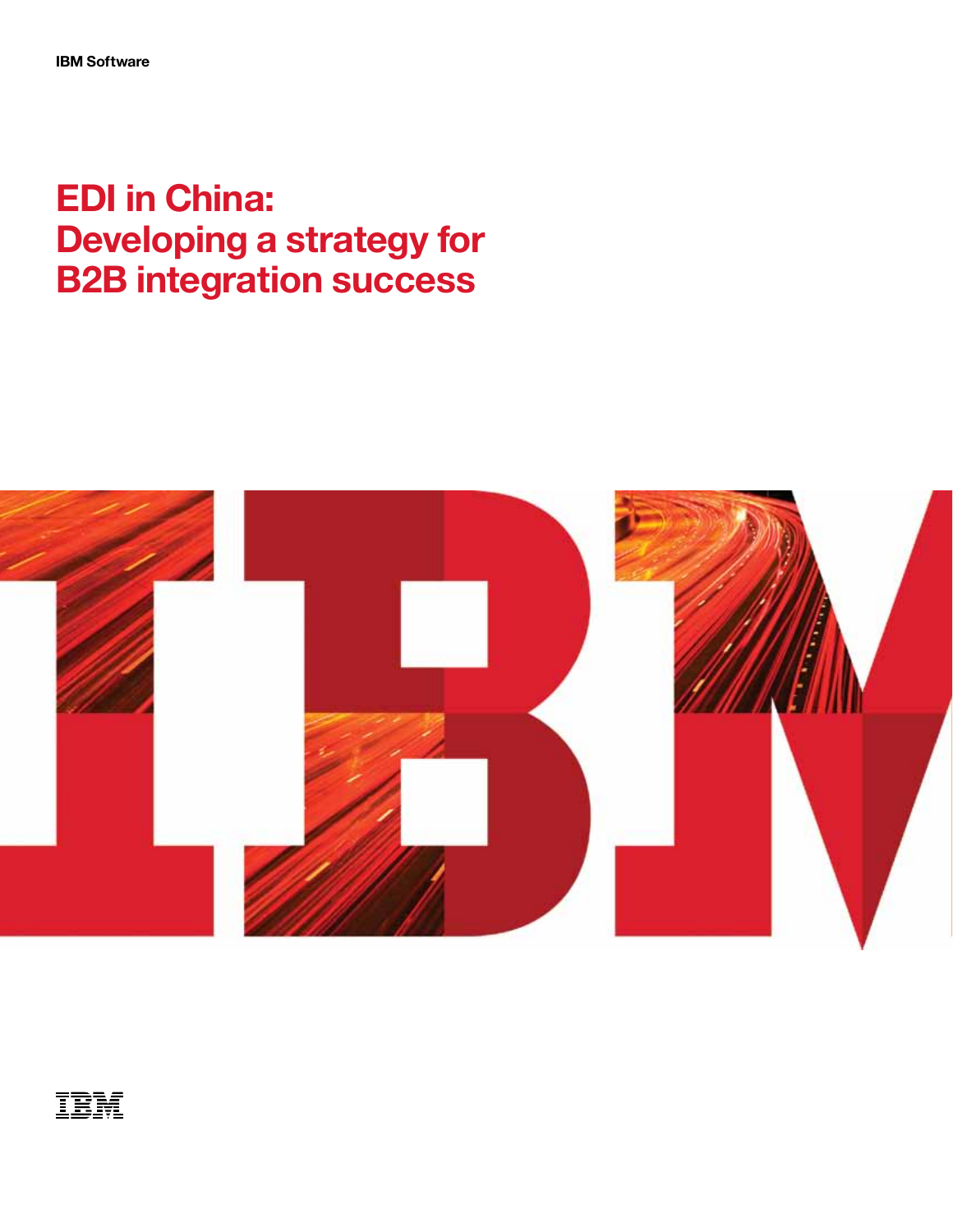#### Executive summary

Multinational corporations sourcing products from China face profitability pressures as Chinese trading partners pass along rising costs resulting from inefficient logistics and supply chain processes. With the Chinese government promoting greater supply chain efficiency as a means of sustaining national competitiveness, now is the time for Western multinationals to proactively engage with Chinese manufacturers to develop cost-effective and mutually beneficial strategies and solutions to streamline businessto-business (B2B) commerce. Electronic data interchange (EDI) is a key enabling technology to drive this transformation.

# Understanding the B2B marketplace in China—the world's manufacturing hub

Over the past two decades, the Chinese government has strongly promoted globalization as it strives to become a world leader in global trade. Its efforts have paid off. Economic reforms and membership in the World Trade Organization (WTO) have aided China's ascendance as a global manufacturing hub and a leading exporting country.

During this rise, small and medium enterprises (SMEs) have contributed more than half of the value of China's exports. About 96 percent of the more than 50 million enterprises in China were SMEs as of 2011, and that number is expected to grow 8 percent every year.1 Despite their growing economic importance, Chinese SMEs typically have not invested heavily in IT, creating a significant gap in their technical sophistication compared to their Western counterparts. Contributing factors include:

- **• Enterprise resource planning (ERP) adoption** is fragmented and slow as SMEs with limited IT budgets and staff typically use fit-for-use modules provided by local vendors.
- **• Available labor in China** is often scarce for technologically skilled positions such as technology operations, management and integration.
- **• Government regulation** hinders delivery of business-tobusiness (B2B) services over the web, with some B2B service providers jointly owned by the government and private industry. The restriction of data transmission within and outside of China creates additional challenges to B2B efficiency.

Taken together, these factors help explain why many Chinese companies are significantly less enabled for B2B and online commerce than their global trading partners. But that's about to change, as such sophisticated methods as EDI begin to permeate business processes in China, reducing the inefficiency of manual, paper-based processes.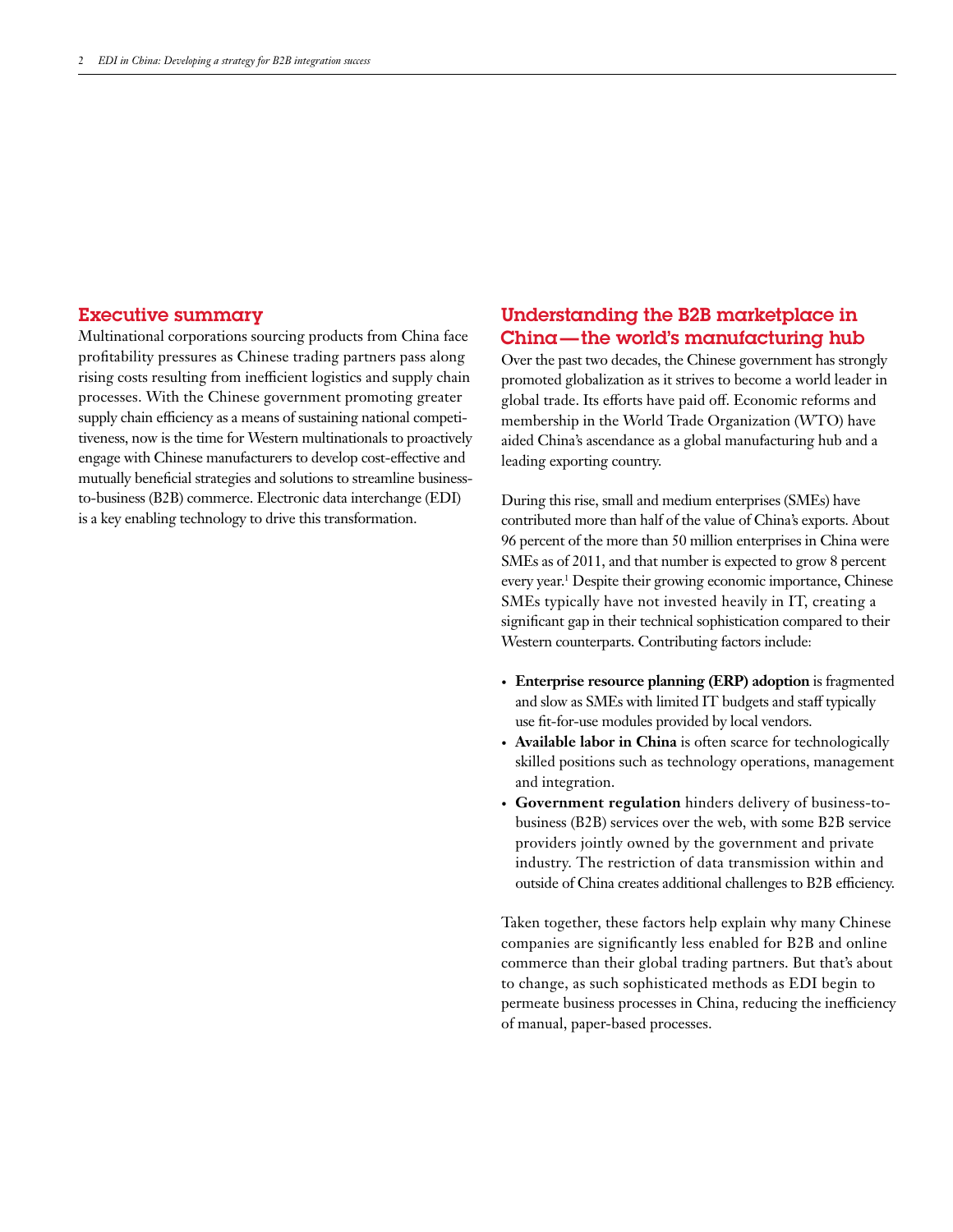# Online commerce development in China is driving IT investment

Since 2008, the Chinese online commerce marketplace has grown an average of 20 percent a year. Business-to-consumer (B2C) transactions were the leading contributor, with sales numbers currently ten times greater than those of 2008. This B2C boom has advanced the online Chinese commerce marketplace in several ways:<sup>2</sup>

- **• Greater acceptance:** In the past, many Chinese consumers had concerns about online shopping, such as the inability to assess product quality before buying, after-sale service, and payment security. Joint efforts by enterprises and the government have persuaded many Chinese consumers that online trading is convenient and economical.
- **• B2B demand has improved:** Driven by the B2C marketplace, SMEs in China sold about USD500 billion worth of goods to B2B buyers in 2011, and the year-to-year growth rate is increasing.<sup>3</sup>
- **• Competition on technology:** Recognizing the potential for competitive advantage, many Chinese enterprises are investing more in IT systems to optimize processes and streamline their supply chain.

# How the B2B landscape in China is changing

China's role as the largest US exporter and major global exporter has been consistently growing.<sup>4</sup> Prior to the 2008 global financial crisis, Chinese manufacturers had sufficient purchase orders from multinational companies (MNCs), so neither joint-venture companies nor local service providers had urgent reasons to focus on supply chain management and build a robust B2B infrastructure. Companies relied on manual processes, purposely overstocked items for buffering, relied on educated guessing for resource planning and required long lead times to respond to deviations from the initial orders.

Although MNCs understood the benefits of supply chain efficiency, they were unable to convince manufacturers to focus on supply chain reforms. These issues contributed to the high logistics costs Chinese companies face today. After 2008, major changes affected the Chinese marketplace:

- Purchase orders for export from MNCs dropped significantly because of the global financial crisis
- • Labor regulation was refined, resulting in increased manufacturing costs
- The Chinese yuan, or renminbi, the official currency of the People's Republic of China, appreciated against the US dollar, further increasing manufacturing costs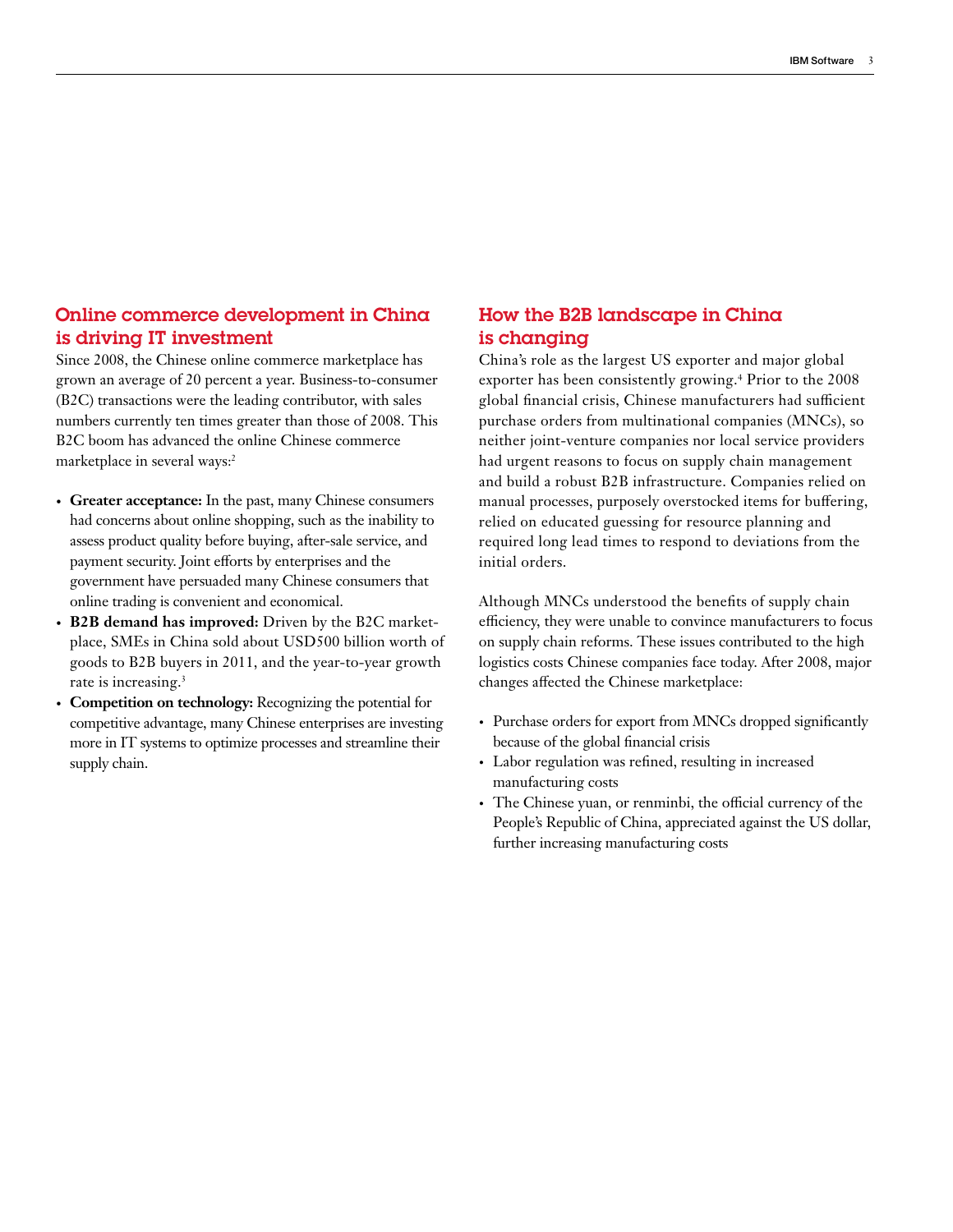As a result, many MNCs have taken the following actions:

- • Continued to source products from different manufacturers with better quality at lower prices
- Focused on streamlining supply chain efficiency to lower fulfillment logistics costs
- • Shifted some of their manufacturing operations to less-costly northwestern provinces in China or countries such as Cambodia and Vietnam
- • Focused on product sales in the Chinese marketplace rather than just exporting to Western marketplaces

Chinese manufacturers are facing pressure from decreasing export volumes and increasing competition from other developing countries. To remain competitive, Chinese companies must keep their logistics costs low by establishing better supply chain visibility and real-time forecasting. Chinese companies are now more willing to work or comply with MNCs for better supply chain strategies and recognize that supply chain reform is integral to increased competitiveness.

#### The Chinese focus on information logistics

Supply chain reforms such as vendor managed inventory (VMI), just in time (JIT) and collaboration planning forecasting replenishment (CPFR) require the use of information logistics to deliver the right information to the right people or systems at the right time. EDI is a fundamental solution to increase the efficiency of information logistics, with capabilities to rapidly deliver information to the right people or processes. EDI helps minimize lead times and data errors, improve supply chain visibility and reduce costs through streamlined, harmonized business processes.

Information logistics has been so critical to supply chain management that the Chinese government has included it as one of the key initiatives in its 12th five-year plan.5 These five-year plans are lists of social and economic initiatives that the Chinese government provides as a guide for major companies and institutions to strategize and structure their respective goals. Key supply chain and information management initiatives include:

- Streamline supply chain efficiency, including B2B, businessto-government (B2G), B2C, B2G2B and B2B2C, with the help of government support
- Reduce the cost of import and export trade to sustain competitiveness
- Promote information logistics to be in sync with physical logistics

Official government support on supply chain management through the 12th five-year plan is making it easier to engage Chinese trading partners to conduct B2B integration and B2B trading as a foundation of supply chain reforms.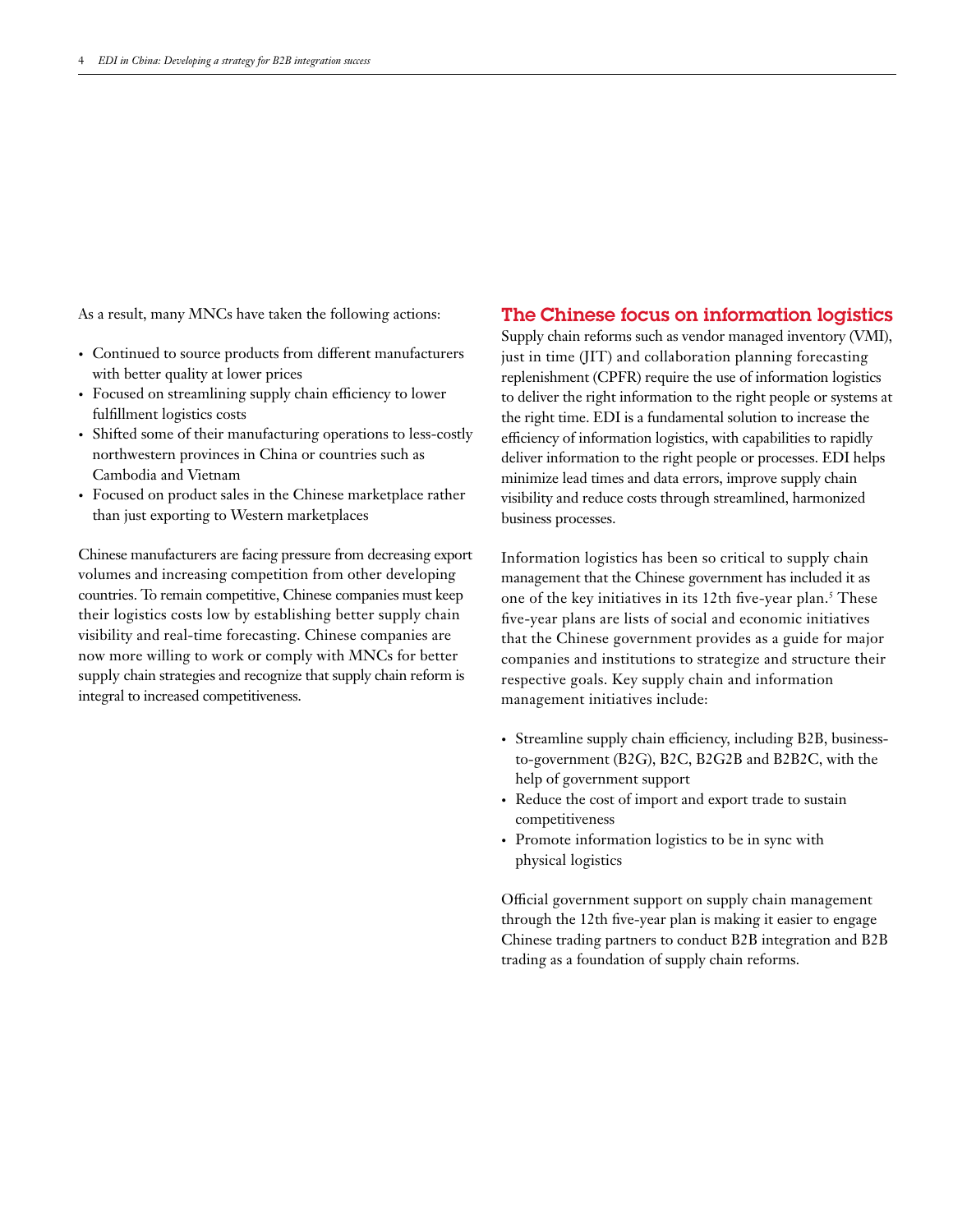#### Proven approaches to B2B EDI in China

Chinese companies may claim that they have conducted B2B and EDI processes for many years, but they generally define EDI as meaning any information exchanged electronically. That could mean Internet-based web forms, EDI to fax, email, file transfer, ERP or order system application-to-application data exchange (not necessarily similar to the EDI standard formats, such as Accredited Standards Committee X12 [ASC X12] or United Nations/Electronic Data Interchange for Administration, Commerce and Transport [UN/EDIFACT]).

Traditionally, B2B and EDI implementations in China have been single directional or contain a simple business document flow (for example, purchase order from buyer to manufacturers). With more focus on streamlining the supply chain and MNCs as the "low-hanging fruit" for improvements, Chinese manufacturers and distributors are more willing to adopt sophisticated B2B and EDI solutions as information logistics (the foundation of supply chain reforms) and apply them to domestic and global markets.

Three key considerations for a successful B2B and EDI implementation include:

- 1. Establishing a versatile B2B and EDI solution
	- Addresses global standards such as ASC X12, UN/ EDIFACT and GS1 XML
	- Addresses domestic standards by including government standards and Chinese language capabilities
	- Is easy to learn and user friendly
	- Provides flexibility to support enterprise best practices
	- Enables integration with an existing B2B or EDI solution
	- Handles multiple channels (for example, direct application-to-application EDI, EDI to fax, email and the web), multiple formats (for example, spreadsheets, PDFs, web forms and email) and multiple business processes (for example, process-driven rather than purely document-driven to tightly integrate the supply chain process with B2B business document flows)
- 2. Choosing a sophisticated solution provider
	- Extensive industry domain knowledge and experience in the Chinese marketplace
	- An understanding of how to work with both MNCs and Chinese companies to bridge communication gaps
	- Government endorsements (a licensed B2B or EDI provider in China)
	- Comprehensive and systematic implementation and follow-through capabilities
	- Onsite presence with the ability to provide local support and education, using the local language and cultural affinity
	- Availability of educational workshops to educate Chinese manufacturers on supply chain benefits and trading relationship benefits through information logistics implementation and B2B or EDI adoption

3. Focusing on business drivers

– MNCs are responsible for providing dedicated resources, highlighting business benefits within the trading and fulfillment cycle, and considering the capabilities and benefits for their trading partners

A proven approach to helping solve B2B challenges in China and support B2B compliance is the hybrid hub-and-spoke model, which is structured to include multiple channels, formats and integration levels for different tiers of trading partners within the trading community in China. MNCs assume the role of the central hub, defining the role of B2B and EDI solutions, methods to measure and optimize the systems, and integration mechanisms with Chinese trading partners. Trading partners are typically categorized into three tiers—large, medium and small—with specific considerations for each.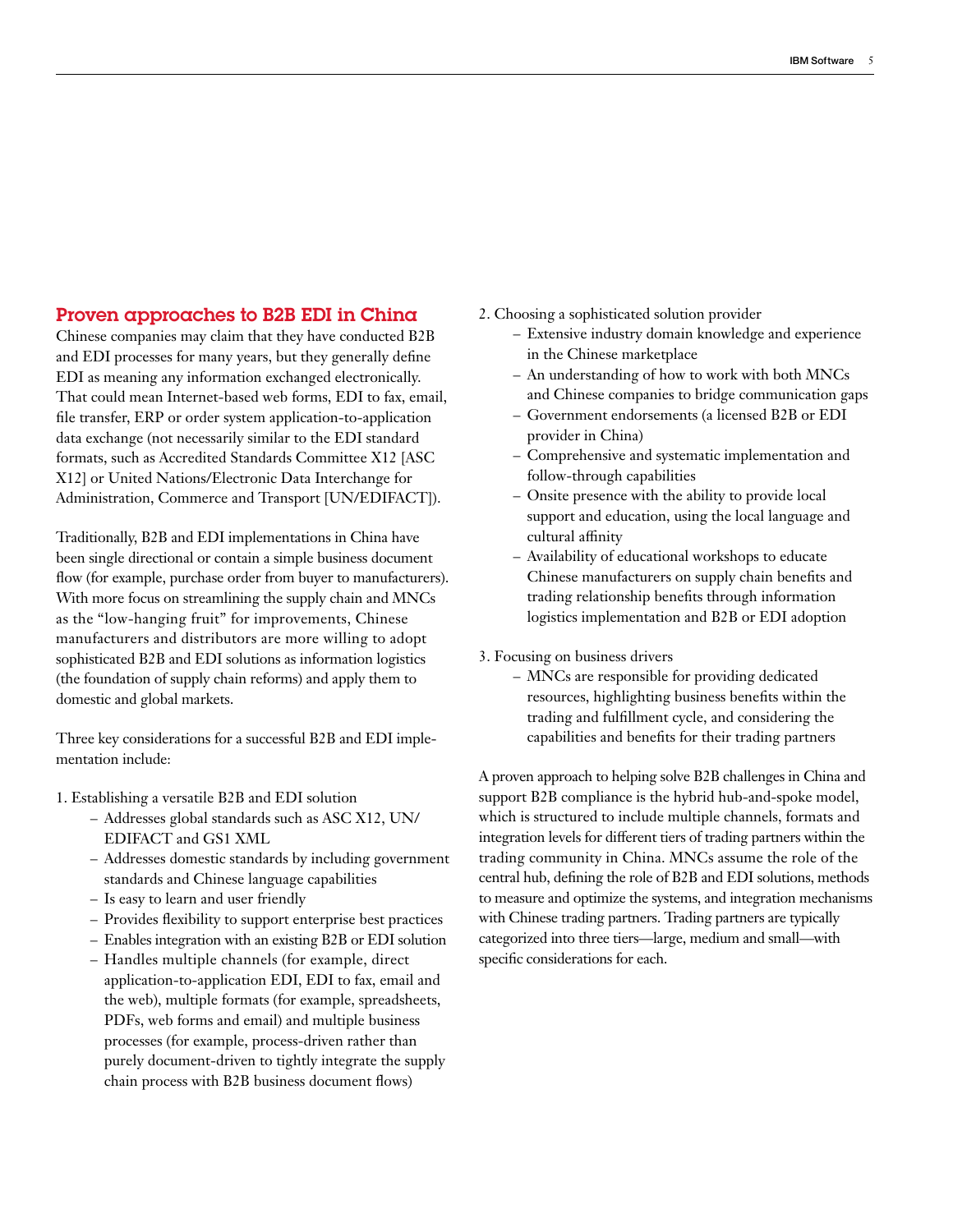#### Large trading partner considerations

Typically the top 20 percent of an enterprise's trading partners account for 80 percent of its total business volume.<sup>6</sup> These trading partners can include MNC subsidiaries in China, joint-venture manufacturers or distributors, and other manufacturers or distributors. The hub enterprise would consider conducting application-to-application integration (such as ERP or order system integration) over direct, IP-based connectivity (such as EDI-Internet Integration [EDI-INT], Applicability Statement 2 [AS2] or Secure FTP) or a secure, value-added network. The hub should also consider integrating with logistics providers, warehouse providers and production factories for "plan to fulfill" and "order to sales" information logistics.

#### Medium trading partner considerations

In this tier, 60 percent of trading partners typically represent 19 percent of an enterprise's total business transactions.7 These trading partners are usually composed of local small to midsize manufacturers or distributors. MNC-driven hubs should consider providing electronic data interchange to these trading partners through an interactive, Internet-based web form integration. Interactive means a true collaboration with a comprehensive set of business documents that hubs require and real-time alerts for the partners. Trading partners gain the ability to manage business transaction flows along with visibility into key supply chain processes. Interactive web forms can be provided by the solution provider onsite at the hub's premises or through a value-added service provider as a B2B software-as-a-service (SaaS) integration solution.

#### Small trading partner considerations

For the small trading partner tier, the bottom 20 percent of trading partners typically represent 1 percent of an enterprise's total business transactions.8 These trading partners are typically small to very small manufacturers or distributors. Hub MNCs are keen to include this level of trading partners into their B2B strategy because of the cost per document they incur for manually processing documents with these partners. EDI to fax, EDI to PDF and EDI to spreadsheet form part of the small trading partner onboarding solution.

### Why IBM for EDI in China?

EDI is an increasingly important tool for companies operating in China to improve efficiency and collaboration while helping address compliance and regulatory requirements. IBM solutions for EDI help companies more securely connect and build partner communities through our field-proven IBM Sterling B2B Cloud Services. Our on-demand services and managed solutions may be implemented rapidly at low startup costs and easily scaled to address growing business needs.

To meet the needs of multinational corporations doing business with Chinese trading partners, IBM partners with a reliable, local, Chinese government-approved network services vendor, IT Associates Corporation, a subsidiary of eCOM. A sponsoring MNC works with a single vendor, IBM, while its Chinese trading partners receive full EDI implementation, onboarding, training and support from eCOM, the most experienced provider of B2B services in China today.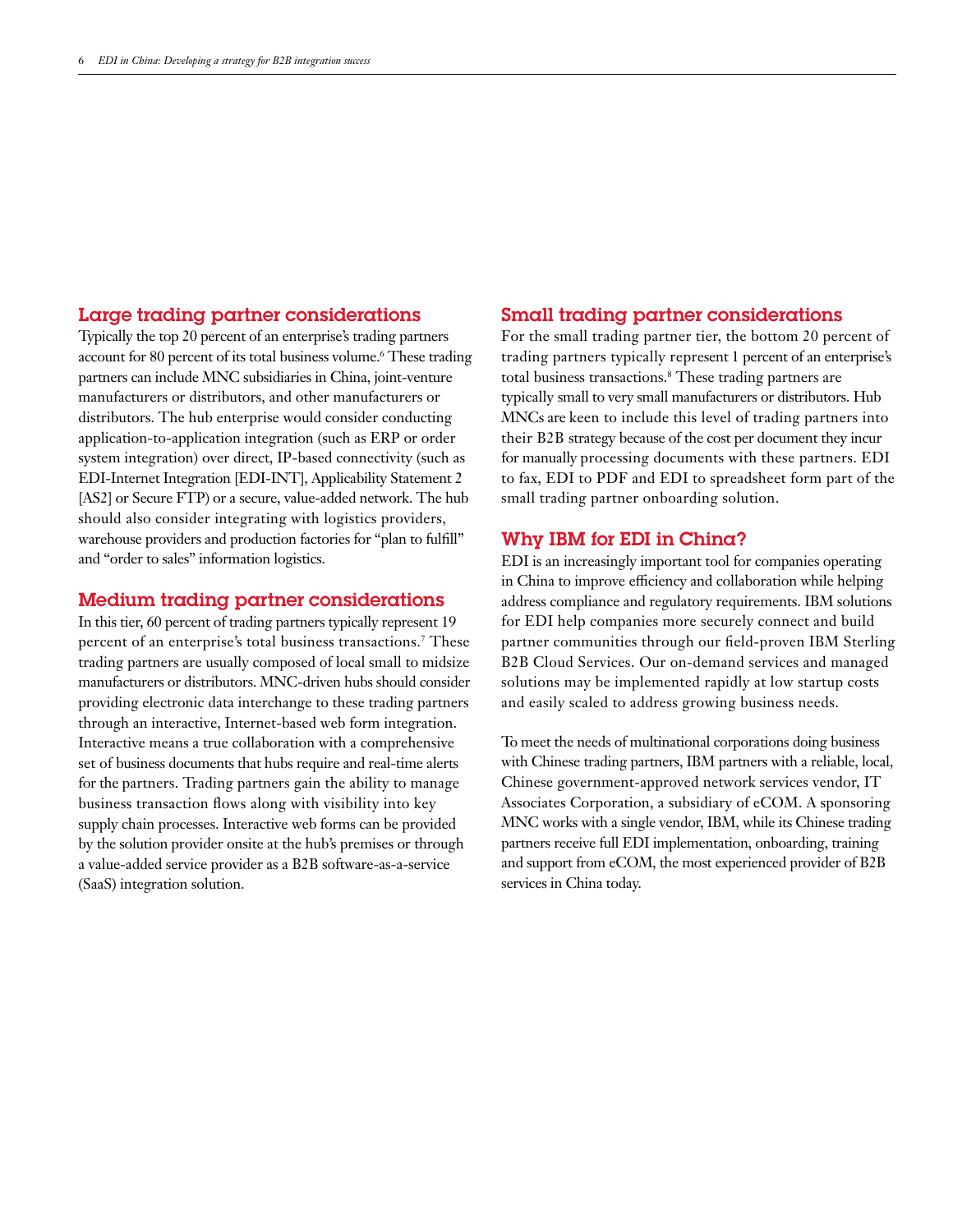## About eCOM

This paper wouldn't have been possible without the insights into the Chinese marketplace provided by eCOM. A world-class provider of B2B e-commerce solutions and services, eCOM offers IBM Sterling B2B and managed file transfer solutions as well as supply chain and EDI consulting, development, implementation, onboarding and customer support services. It has been an advanced partner of IBM and Sterling Commerce for more than 15 years and is the sole business reseller for the IBM Sterling B2B Collaboration Network (also known as the SCN or IBM Sterling VAN) for China, Hong Kong, Macau, Australia and the Philippines.



## For more information

To learn more about EDI and B2B solutions for the Chinese marketplace, contact your IBM sales representative or IBM Business Partner, or visit:

**ibm.com/**[software/commerce/b2b/b2b-integration/cloud-services](http://www.ibm.com/software/commerce/b2b/b2b-integration/cloud-services
)